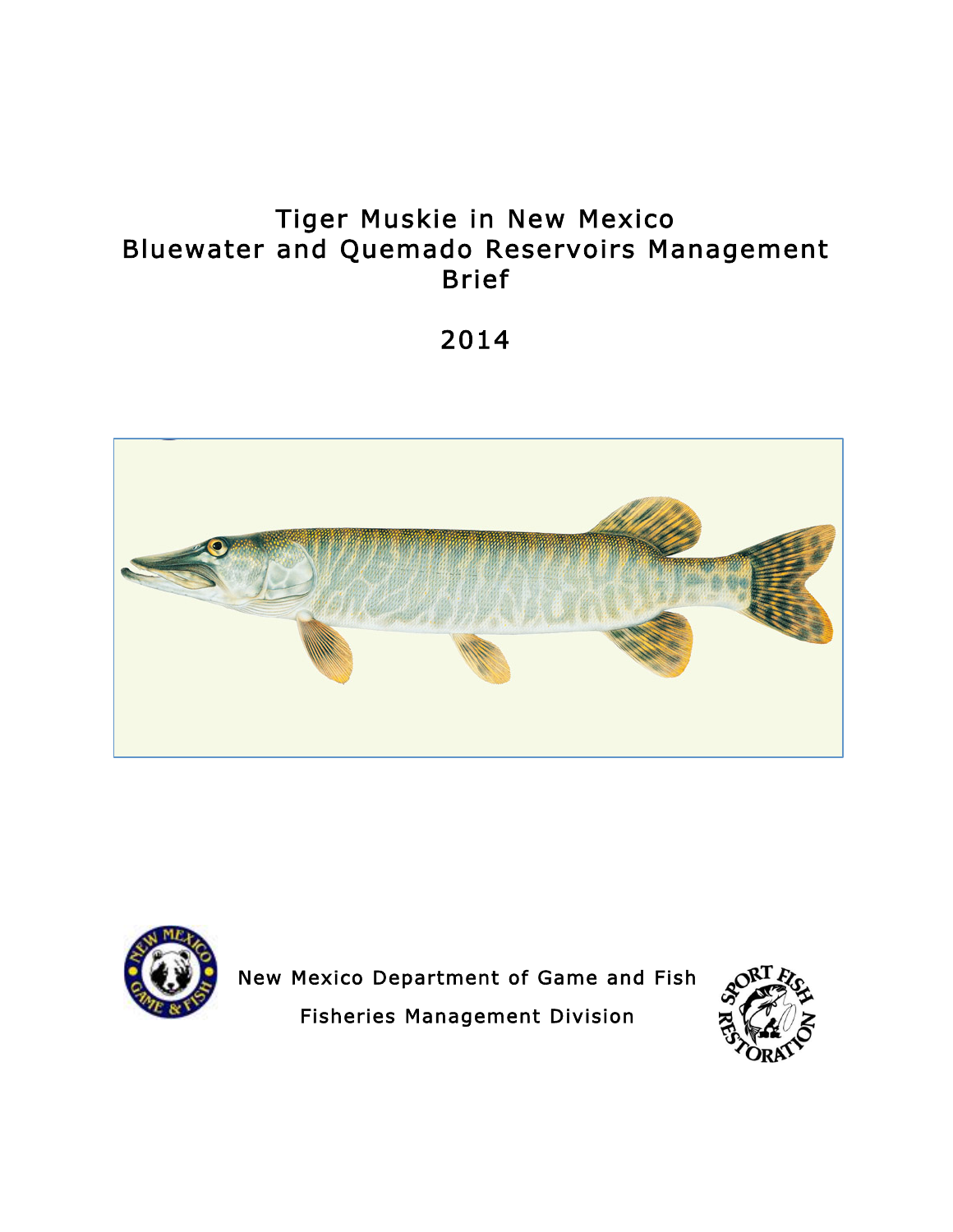## Introduction

The New Mexico Department of Game and Fish has used tiger muskies (*Esox*) masquinongy X Esox lucius) as a biological control tool against undesirable fish species for the past ten years in Bluewater and Quemado Reservoirs. Tiger muskie have successfully controlled the undesirable fish species in both reservoirs, but stocking tiger muskie has had mixed results in meeting other management goals. The purpose of this management brief is to inform the public on the history of each fishery, current status, and planned fisheries management strategies at each reservoir to attain management goals.

#### Bluewater Reservoir

#### Background

Bluewater Reservoir is located in Cibola and McKinley Counties at Bluewater State Park near Thoreau, New Mexico. The reservoir has a maximum capacity of 38,500 acre feet or 1,700 surface acres. Fisheries management strategies at Bluewater Reservoir have primarily focused on maintaining a put grow and take Rainbow Trout and Channel Catfish fishery. The reservoir historically supported a healthy population of Rainbow Trout until the late 1990s when a declining trout population and increasing numbers of Goldfish and White Suckers were evidenced through fisheries surveys conducted by New Mexico Department of Game and Fish (NMDGF). In addition, a decrease in angler satisfaction and public concern about an overabundance of Goldfish and White Suckers potentially contributing to a declining Rainbow Trout fishery became apparent in 2001. The general public expressed interest in primarily maintaining a Rainbow Trout fishery while expanding angling opportunities for warm water fish.

In response to public concern, NMDGF introduced tiger muskie to Bluewater Reservoir as a tool to attain fisheries management goals. Goals included managing undesirable Goldfish and White Sucker populations while maintaining a Rainbow Trout fishery with added angling benefit of tiger muskie. Various predatory fish species were given careful consideration including Largemouth and Smallmouth Bass prior to deciding on use of tiger muskie. NMDGF decided to use tiger muskie for two reasons. First, tiger muskie are the sterile hybrid of Northern Pike and Muskellunge. Because these fish are sterile, NMDGF could control recruitment, population size, and the ability to stop or modify treatment if it was deemed detrimental to other fisheries management objectives. Second, tiger muskie are highly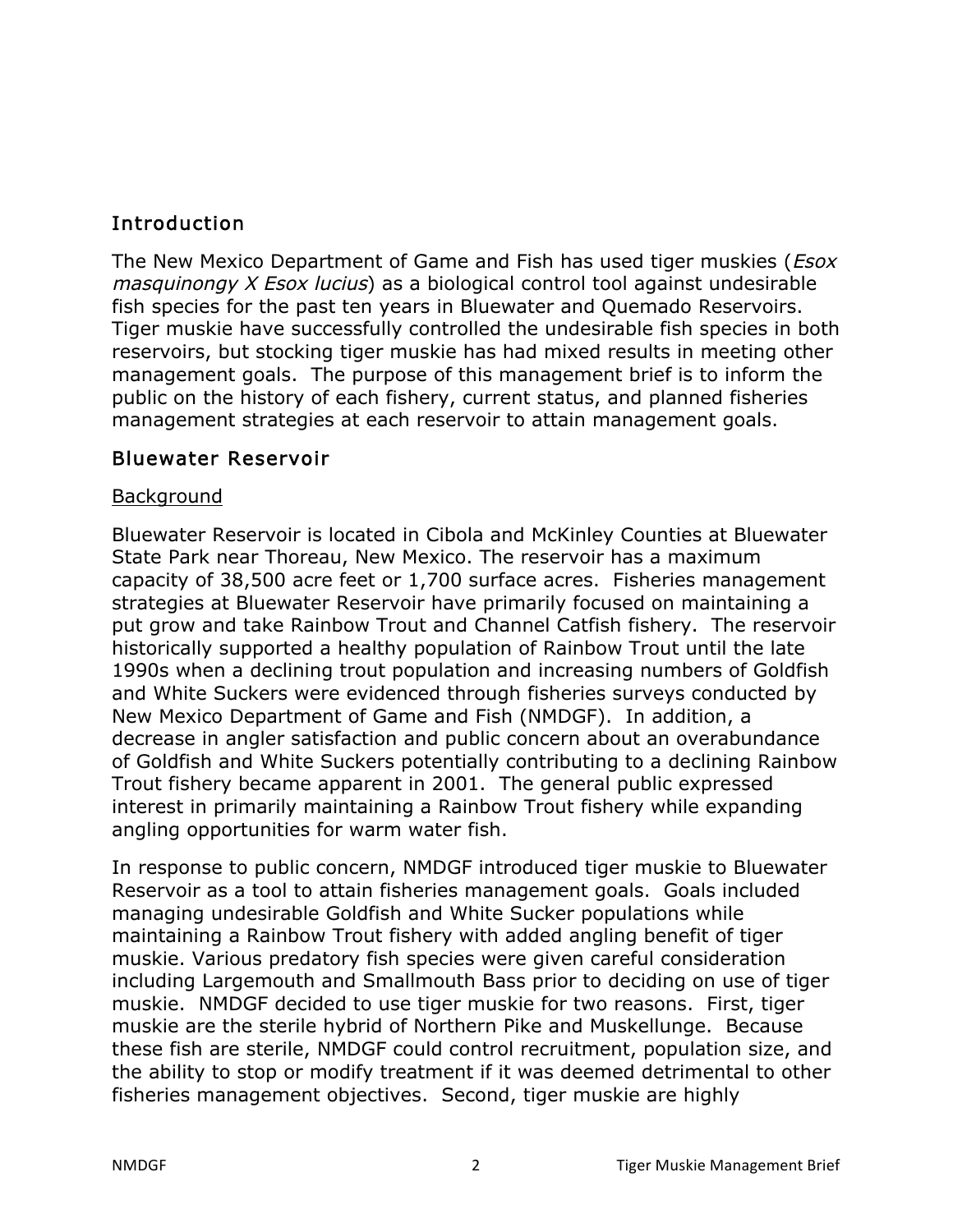piscivorous and cool water adapted. This means they likely start preying on Goldfish at a young age and can continue to feed for a greater portion of the year than warm water adapted species such as Largemouth Bass.

NMDGF drafted a five year management plan in 2002 which included maintaining a Rainbow Trout and Channel Catfish fishery in conjunction with a population of tiger muskie sufficient to control Goldfish and White Suckers. Tiger muskie were initially stocked into Bluewater Reservoir in 2004 and stocking continued annually until 2009 then periodically until 2012. Approximately 350,000 tiger muskie ranging in size from fry (1"-3") to fingerlings (3"-5+") were stocked during that timeframe. Approximately 1,000,000 fry (1"-3"), 14,400 sub-catchable (5"-8"), and 7500 catchable (8") size Rainbow Trout were stocked into Bluewater Reservoir in 2004. Rainbow Trout stocking was inconsistent from 2005 to 2010 which was related to closing Los Ojos State Fish Hatchery due to whirling disease. Approximately 290,000 fingerlings (3"-5"), 102,500 subcatchable (5"-8"), and 107,000 catchable (>8") size Rainbow Trout were stocked into Bluewater Reservoir from 2007 to 2013.

#### Tiger Muskie Population Surveys

It is difficult to estimate population size of tiger muskie in Bluewater Reservoir due to low recapture rates. A total of 18 fish of 584 marked since 2006 have been captured thus far. All mathematical populations based on this are subject to a high degree of uncertainty. The population estimate for 2014 is approximately 7,168 tiger muskie and the 2013 estimate is 8,834 fish. These population estimates in conjunction with an appreciable reduction in total number of fish captured during fall 2013 and 2014 surveys indicate a notable decline in population size. The population appears to be exceeding carrying capacity as indicated by a uniform size distribution of fish with decreasing relative weights, i.e. poor condition (Fig. 1 and 2). Relative weight of 100 indicates an average healthy fish while relative weight of less than 90 indicate skinnier, less healthy fish. The current density of tiger muskie in Bluewater Reservoir is approximately 26 fish/surface acre exceeding the goal of 4 fish/surface acre.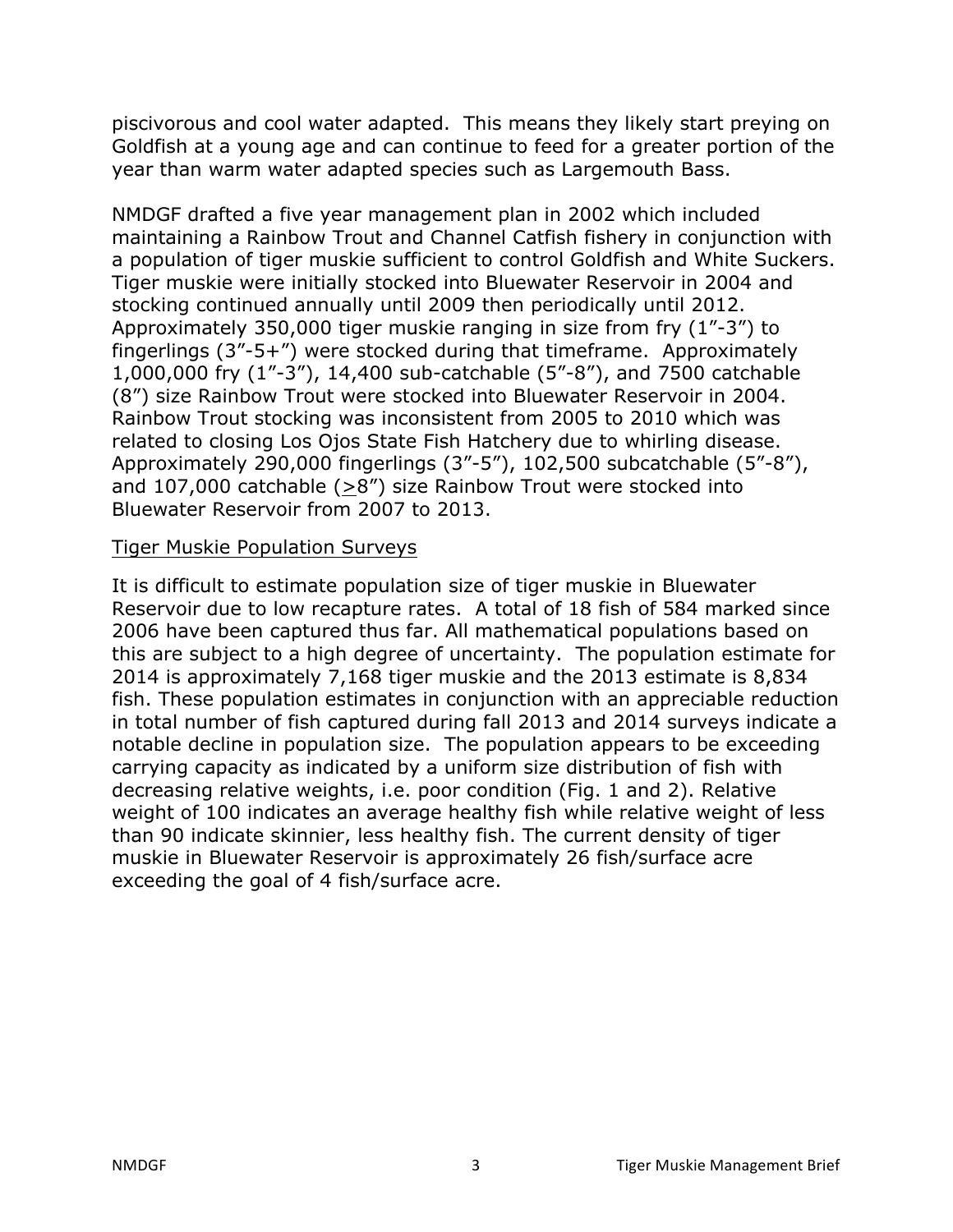

Figure 1. Relative weight of Tiger Muskie captured at Bluewater Reservoir, 2010-2014 (with 80% confidence intervals).



Figure 2. Length frequency histogram of Tiger Muskie captured at Bluewater Reservoir, 2010-2014.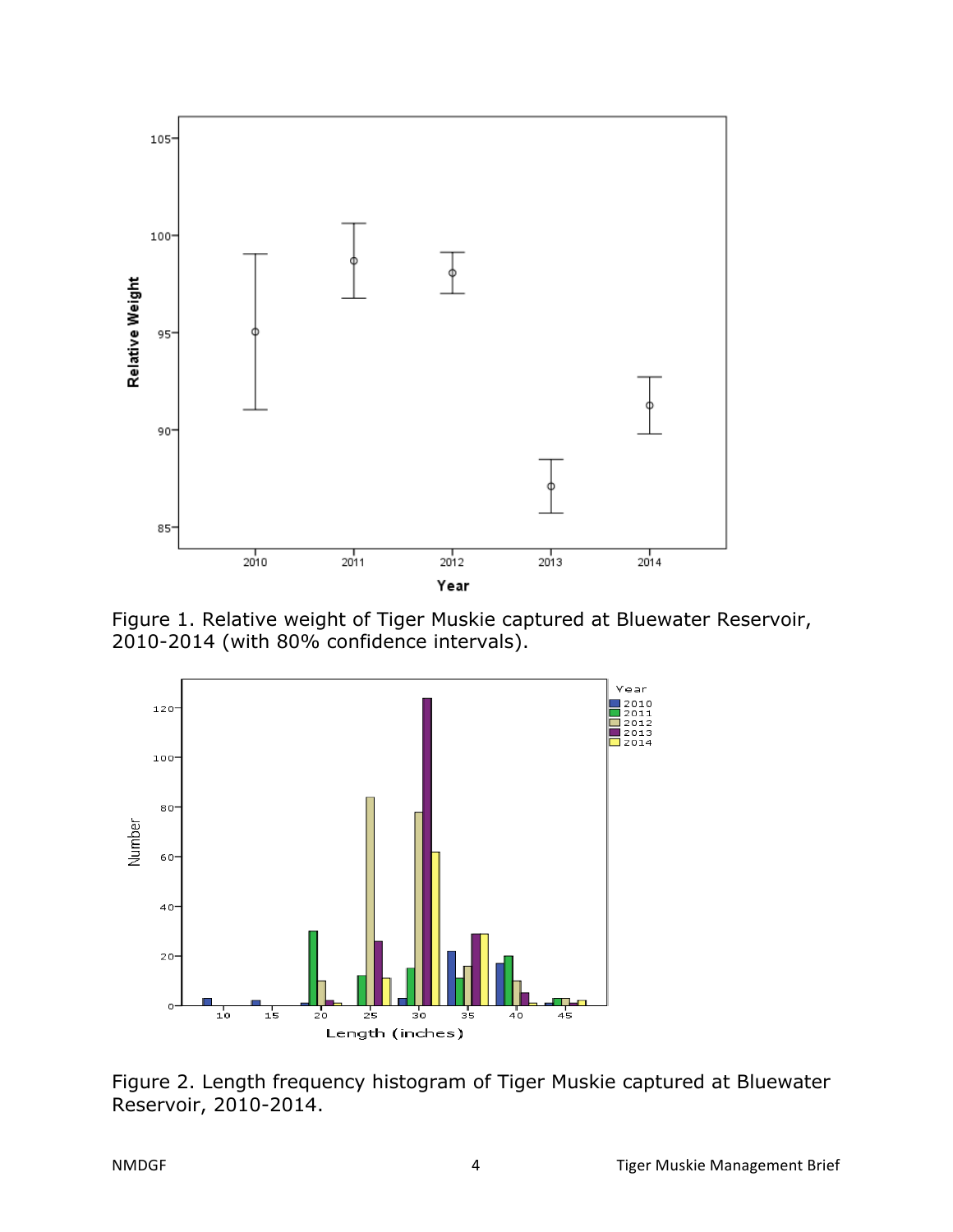White Sucker and Goldfish Populations

White Sucker and Goldfish numbers decreased to nearly zero and have remained low subsequent to introducing tiger muskie in Bluewater Reservoir as evidenced during recent population surveys (Fig. 3 and 4).



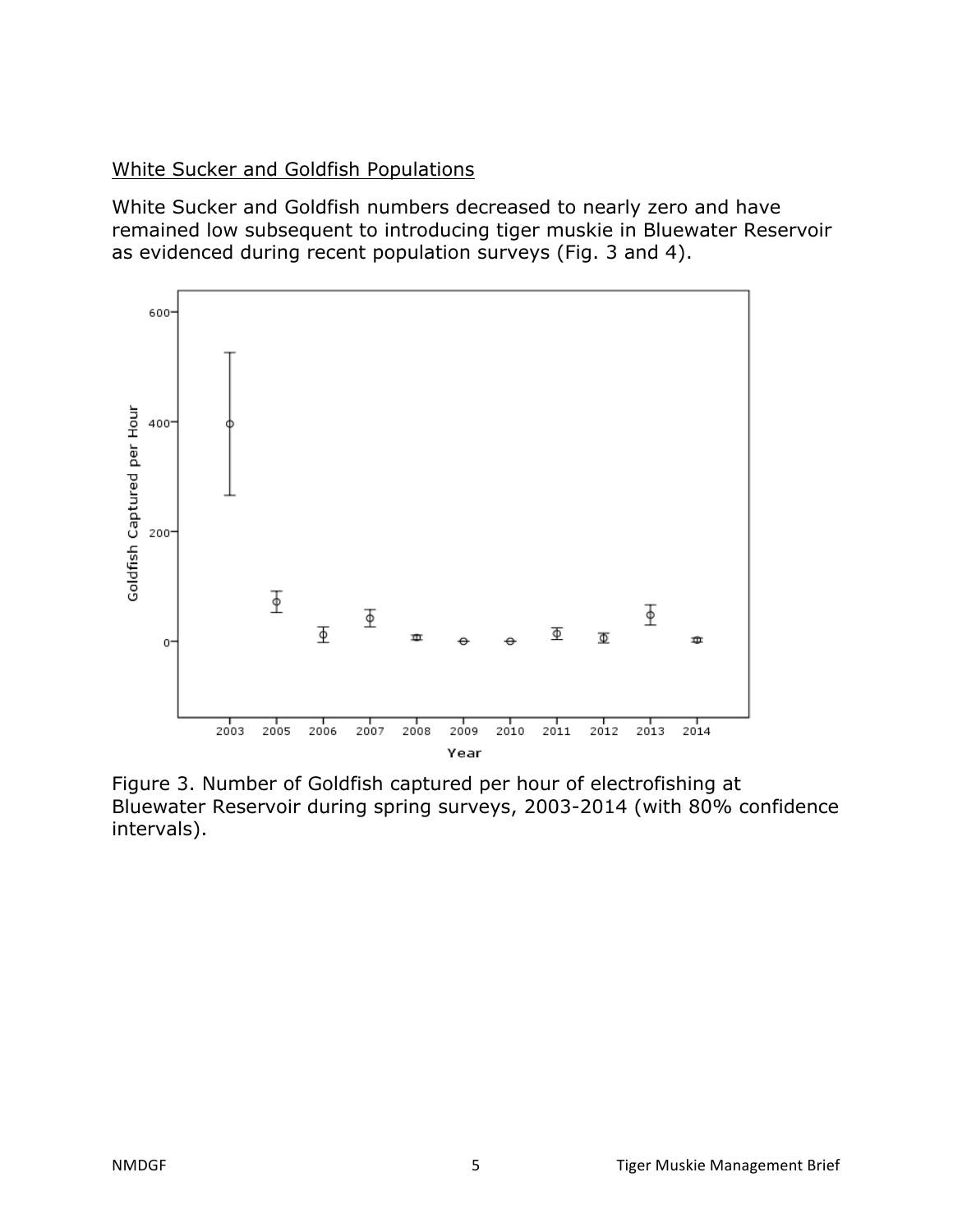

Figure 4. Number of White Suckers captured per hour of electrofishing at Bluewater Reservoir during spring surveys, 2003-2014 (with 80% confidence intervals).

#### Current Fishery Status

Tiger muskie are currently abundant in Bluewater Reservoir subsequent to consistent stocking and good survival which has contributed to an extremely popular fishery since 2008. The uniform size distribution and decreasing relative weights (condition) indicate this population has a high potential for instability. Goldfish and White Suckers appear to be controlled, but the Rainbow Trout population has not recovered. Impacts to the trout fishery are likely due to several contributing factors including inconsistent stocking and persistent drought conditions resulting in below average water levels in recent years. The lack of Rainbow Trout observed during routine population surveys conducted from 2012-2014 indicates a significant decline in the population from historic levels. The angling public has expressed concern to NMDGF personnel that the Rainbow Trout fishery is suffering due to predation by tiger muskie.

Based upon survey results since 2010, stocking fingerling sized Rainbow Trout was discontinued and replaced with only catchable sized fish. Adjusting the size and number of stocked Rainbow Trout was an attempt to decrease predation by tiger muskie while improving angling opportunity for Rainbow Trout. Additionally, stocking tiger muskie was suspended until current recruitment dynamics is better understood.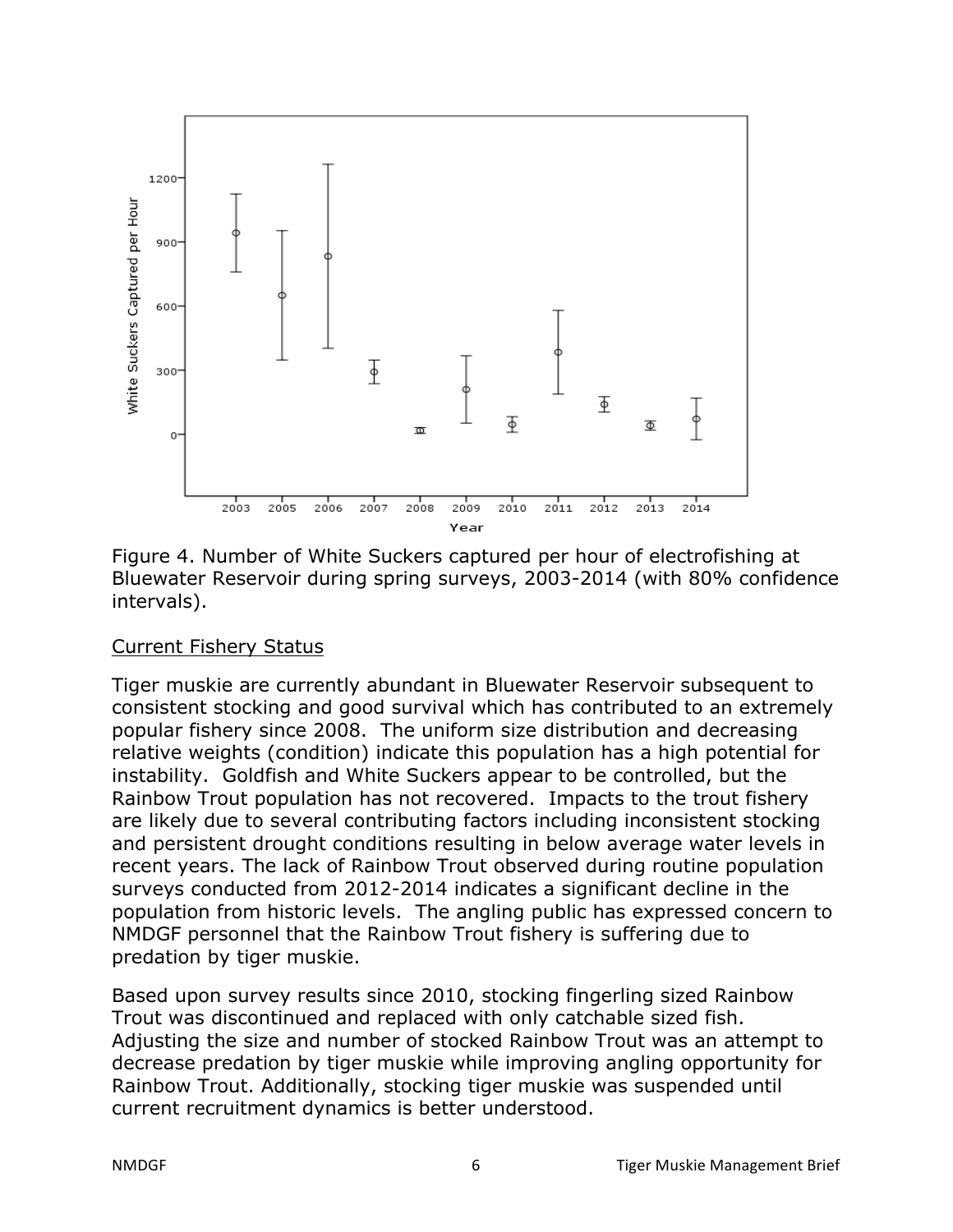Approximately 91,000 catchable size Rainbow Trout were stocked between March and June 2014. Creel surveys were conducted from May to June 2014 to determine angler satisfaction, measure exploitation of stocked trout, correlate angler satisfaction with exploitation of stocked catchables, and to determine angler expectations about fisheries management. Initial creel survey results indicate the majority of anglers at Bluewater targeted tiger muskie. Follow-up creel surveys may be implemented in the future to confirm 2014 results as well as potentially pursuing additional public outreach channels to further assess angler desires for fisheries management at Bluewater Reservoir.

## Quemado Reservoir

#### Background

Quemado Reservoir was constructed by the NMDGF in 1971 for recreation and is approximately 130 surface acres in size. The reservoir is located approximately 14 miles south of the town of Quemado, New Mexico in Catron County. It lies entirely on U.S. Forest Service property and the Department holds a special use permit for the operation, maintenance, and recreational use of the lake. Quemado Reservoir was designed and intended to provide a quality "put and take" trout fishing experience for anglers. The quality of trout fishing declined at Quemado during the late 1990's due to a decrease in trout numbers as evidenced by low angler catch rates. During this time period stocking was changed primarily to a put, grow and take strategy which likely contributed to the decrease in trout abundance. Goldfish were present in Quemado Reservoir for a number of years but dramatically increased in numbers and size (of individual Goldfish) in 1998 and 1999. A mark-recapture estimate of the Goldfish population in the summer of 1999 indicated there were still in excess of 70,000 mature Goldfish in the reservoir. This occurrence, in combination with a failed trout stocking strategy, resulted in the perception that Goldfish were the cause of poor fishing.

In response to public concern, NMDGF and U.S. Forest Service personnel undertook an intensive Goldfish removal operation at Quemado Reservoir beginning spring 1999. Goldfish were captured via electrofishing and trap netting with an estimated 13 tons of Goldfish removed from the reservoir (approximately 100,000 fish). Less intensive Goldfish removals occurred in 2001 and 2002 with little apparent effect on the overall Goldfish population and then, from 2003 to 2007, more intensive removal operations resulted in approximately 57 tons of goldfish removed from the reservoir. In addition to mechanically removing goldfish, NMDGF introduced tiger muskie as a biological control in 2003. Approximately 147,000 tiger muskie fry (1"-3")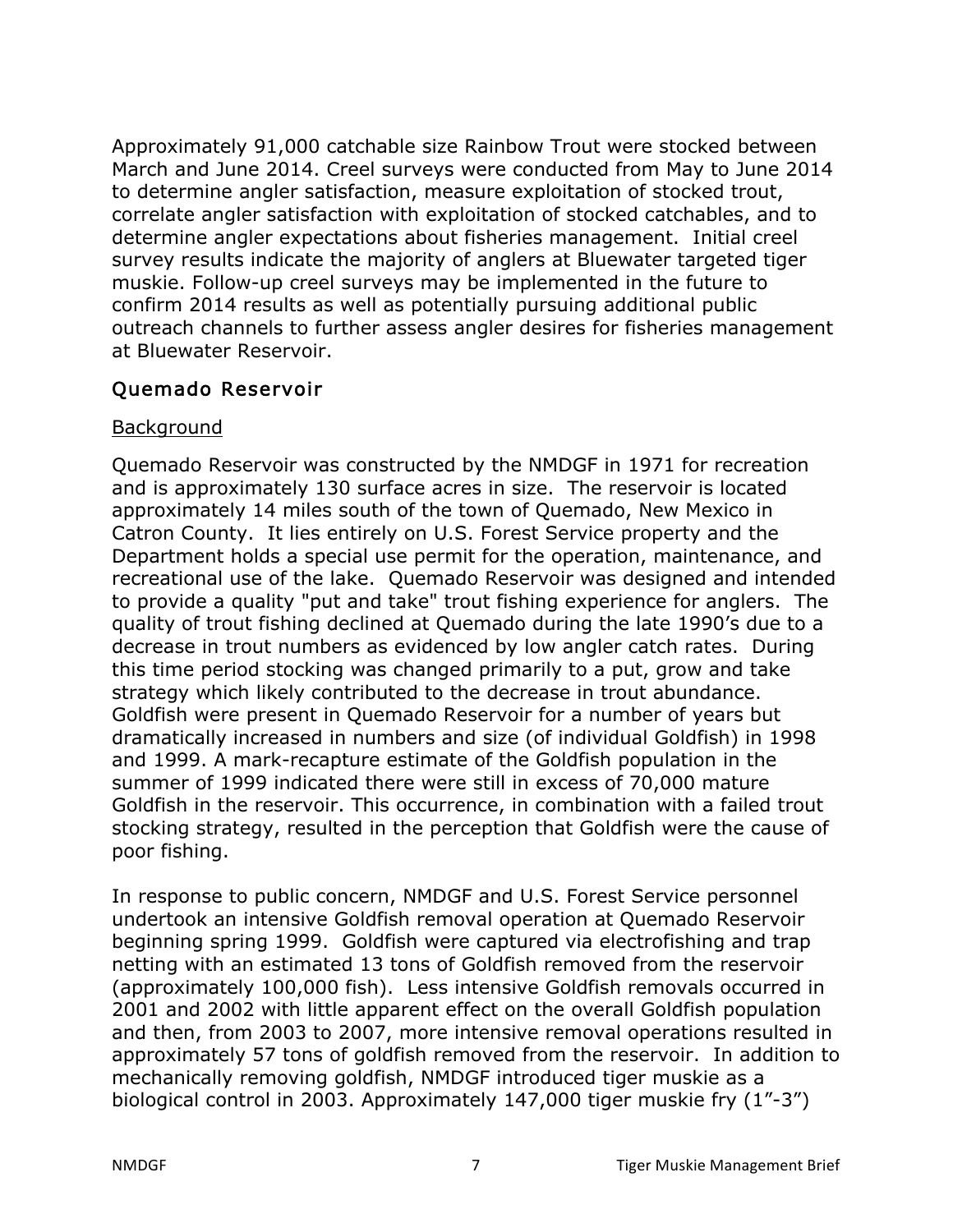and/or fingerlings (3"-5+") were stocked into Quemado Reservoir from 2003 to 2012.

## Tiger Muskie Population Surveys

The 2014 population estimate of tiger muskie in Quemado Reservoir is 639 fish compared to 633 in 2013 and 676 in 2012. These estimates are composites of a number of different models assuming differing distributions so confidence is not reported. These estimates yield approximately 5 fish/surface acre when the reservoir is at full capacity which is close to our management goal of 4 fish/surface acre. The tiger muskie population at Quemado Lake continues to be stable and show good condition indices and size distribution, the plurality with relative weight between 95-110 (Fig. 5 and 6).



Figure 5. Relative weight of Tiger Muskie captured at Quemado Reservoir, 2010-2014 (with 80% confidence intervals).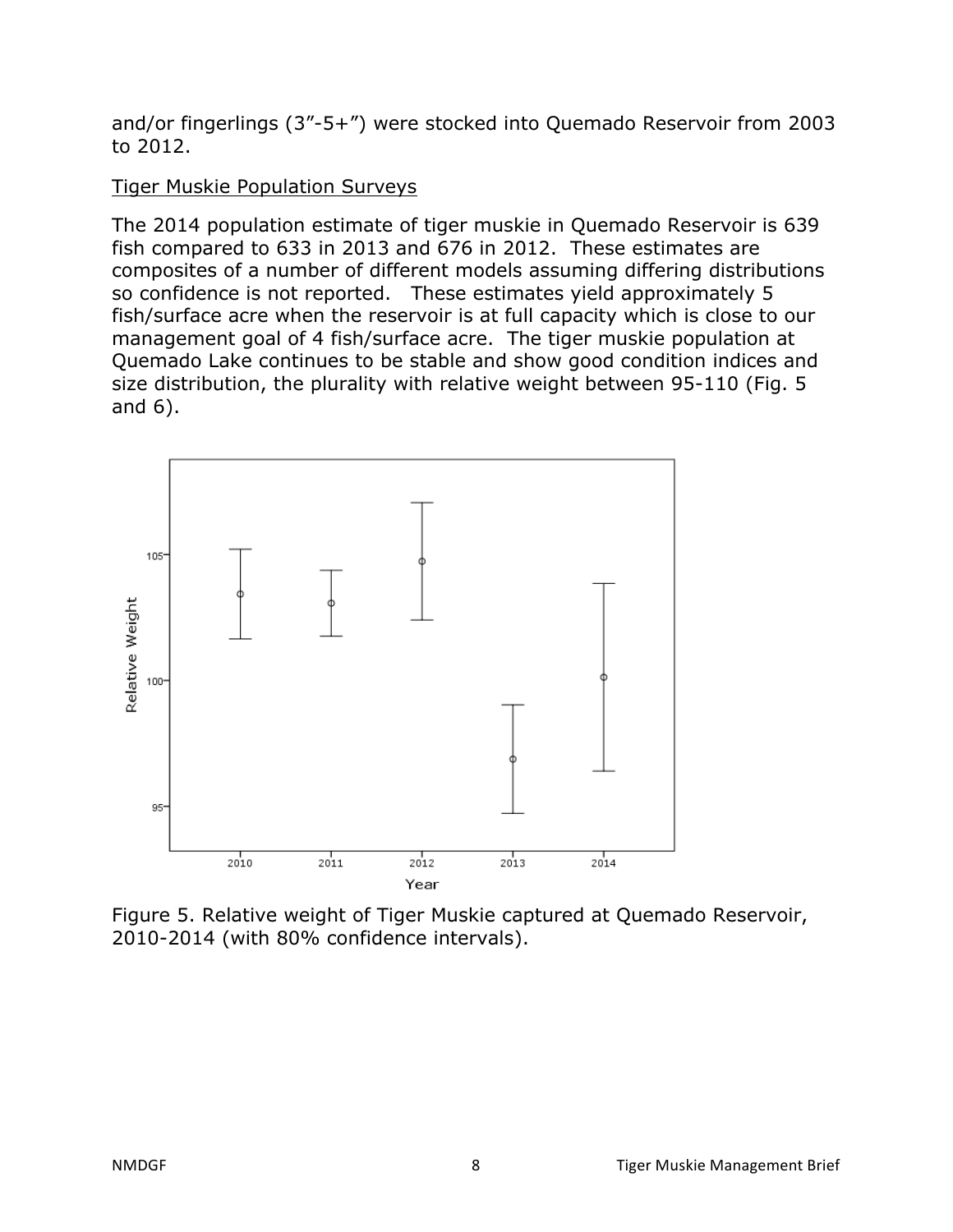

Figure 6. Length frequency histogram of Tiger Muskie captured at Quemado Reservoir, 2010-2014.

## Goldfish Population

The Goldfish population appears to be under control and has consistently declined in Quemado Reservoir as evidenced by catch-per-unit-effort data derived from electrofishing surveys conducted periodically since 1999 (Fig. 7). In addition, gut content analysis of 14 tiger muskie during the fall 2014 survey indicated three muskie contained Rainbow Trout and the remaining 11 had empty stomachs with no apparent signs of Goldfish.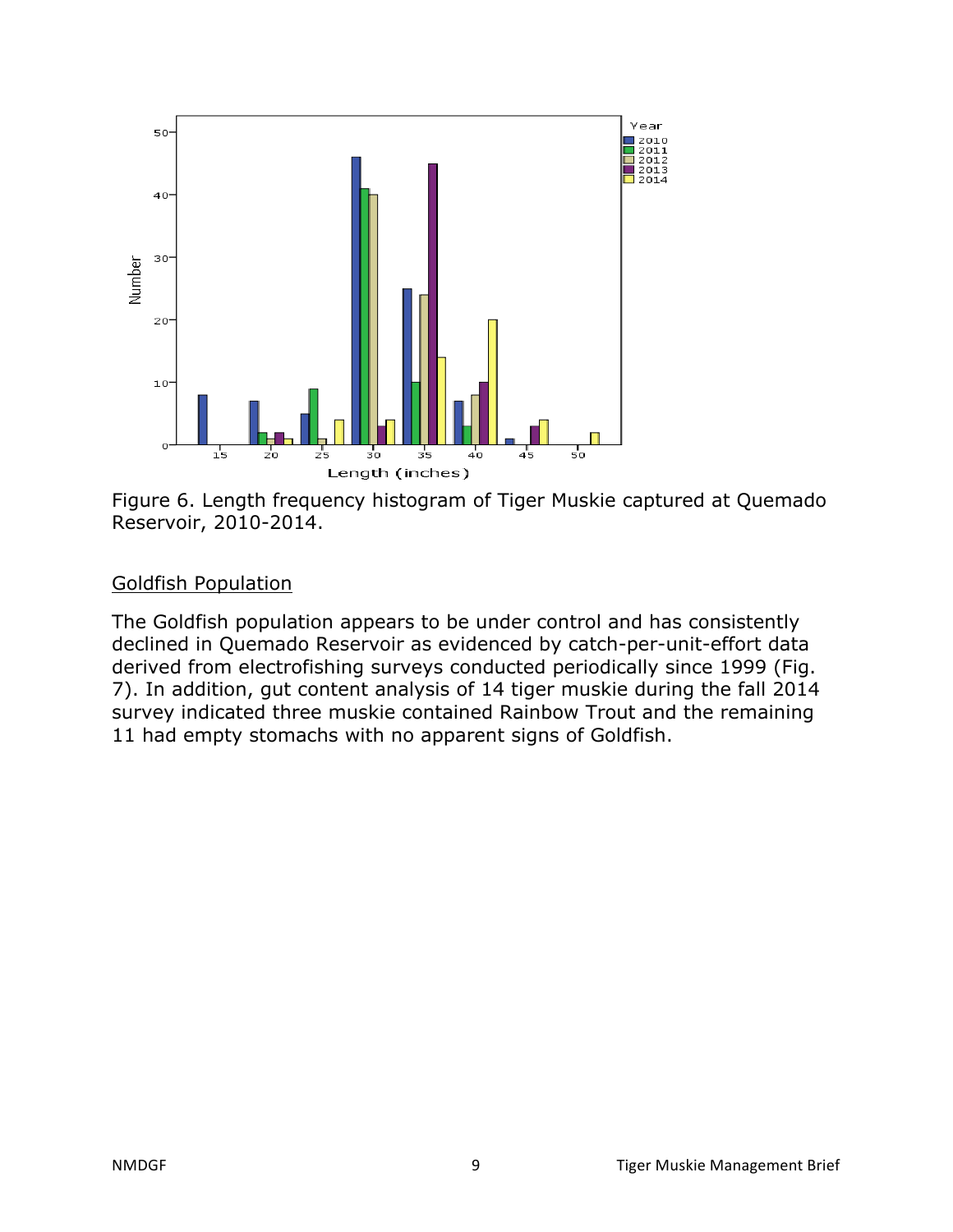

Figure 7. Number of Goldfish captured per hour of electrofishing at Quemado Reservoir during summer and fall surveys, 1999-2010 (with 80% confidence intervals).

## Rainbow Trout Population

The Rainbow Trout fishery appears stable and abundant at Quemado Reservoir. Ancillary data collected from 95 Rainbow Trout captured during our fall 2014 survey gives some indication that a significant number of healthy fish ranging in size from approximately 7 to 18 inches exist at Quemado Reservoir (Fig. 8).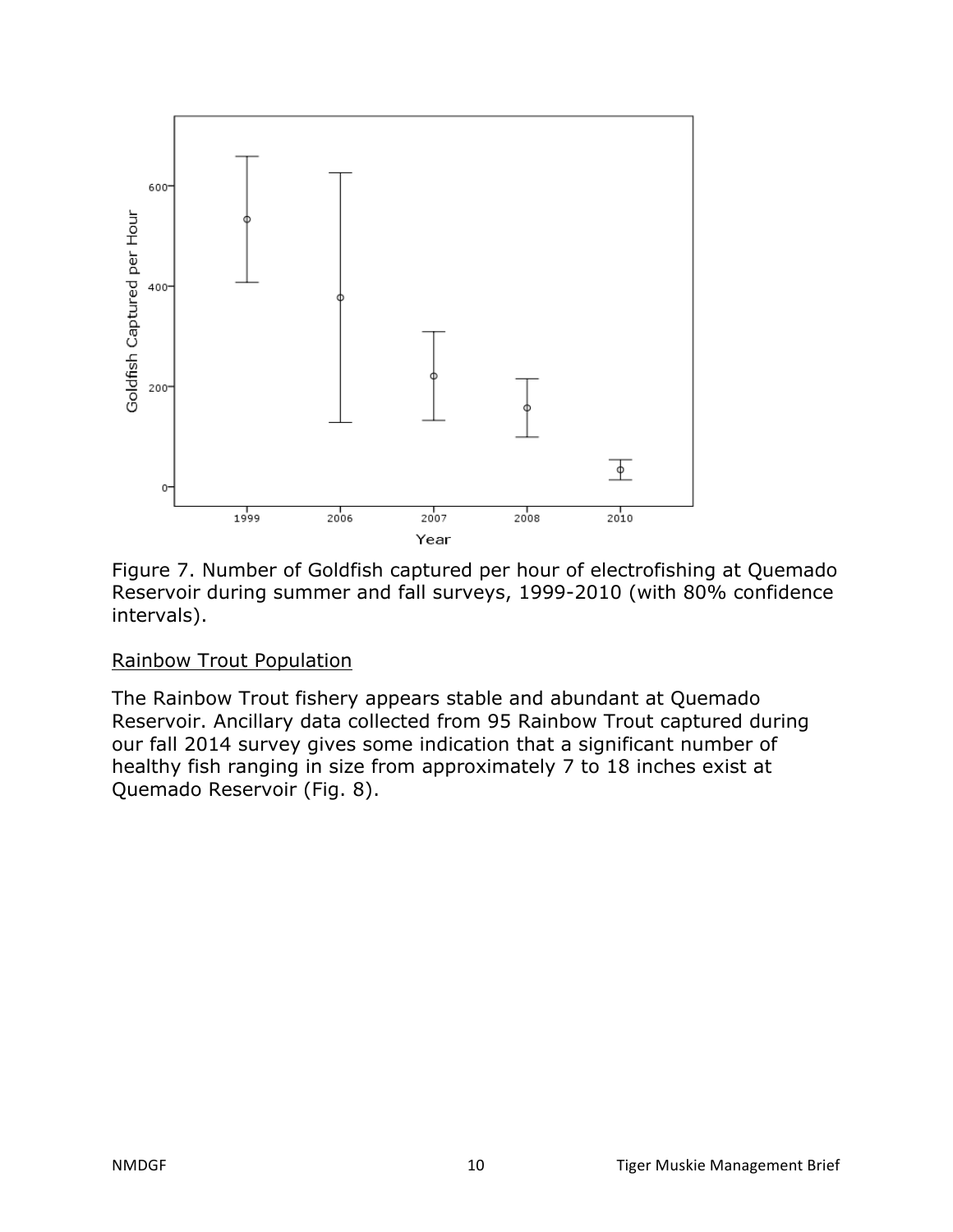

Figure 8. Length frequency histogram of Rainbow Trout (n=95) captured by electrofishing and gill netting at Quemado Reservoir from October 14, 2014 to October 16, 2014.

Fishery management goals have been attained at Quemado Reservoir. Mechanical removal provided initial control of Goldfish numbers and had no negative effects on the trout fishery. It aided in reducing reproductively mature Goldfish and reduced their recruitment. Introducing tiger muskie provided additional control of Goldfish, particularly when Goldfish dispersed throughout the reservoir during the summer months. By maintaining the tiger muskie density at an appropriate level, Goldfish numbers were drastically reduced and angling opportunities enhanced for both Rainbow Trout and tiger muskie.

# Conclusion

The use of tiger muskie yielded mixed results at Bluewater and Quemado Reservoirs (Table 1). The tiger muskie population in Bluewater Reservoir is too high and not sustainable at current densities contributing to potential for severe decline despite currently being an excellent fishery. Reducing the tiger muskie population is necessary to ensure sustainability similar to the tiger muskie population in Quemado Reservoir which is healthier, in a more balanced state, and is meeting management goals. An incremental reduction in density will be closely monitored to determine the appropriate level for Bluewater Reservoir. A higher density of 12-15 tiger muskie per surface acre may be suitable for attaining management goals at both reservoirs while providing quality tiger muskie fishing opportunity. NMDGF recognizes stocking tiger muskie has provided a successful biological control while also creating a popular recreational sport fishery. Fisheries management plans for Bluewater and Quemado Reservoirs will continue to include tiger muskie